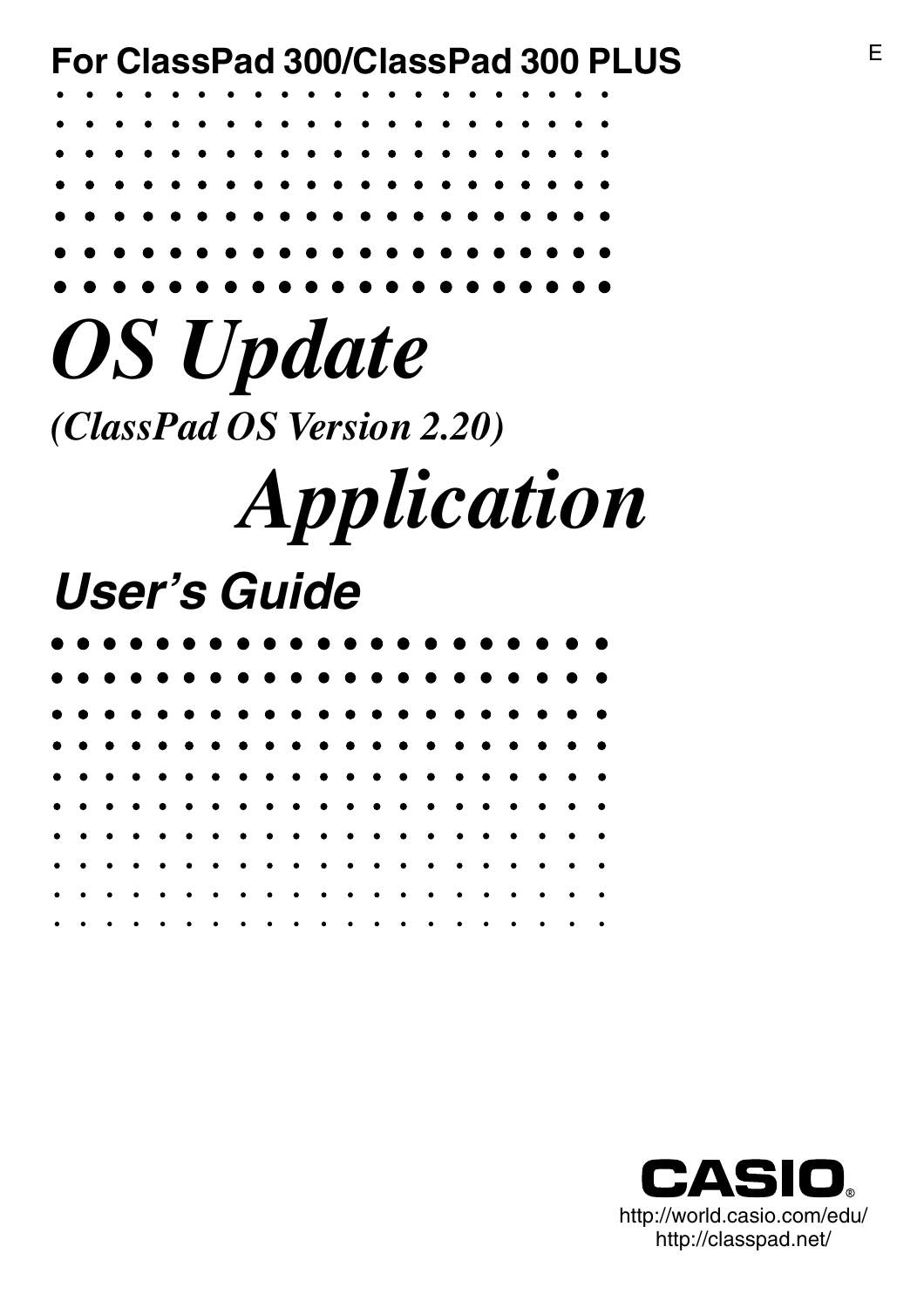### **OS Update Application**

OS Update Application performs a multi-step process that performs the following operations.

- •Backup of data currently in the memory of your ClassPad
- Update of your ClassPad to Version 2.20
- Restoration of the backed up data

#### **Important!**

- The new ClassPad OS provides users with new solutions and superior display performance. However, once ClassPad OS has been updated, it cannot be returned to a version of ClassPad OS earlier than version 2.20.
- Note that you must perform all of the steps in the procedure below, from preparing the ClassPad OS Update on your computer to finalizing the operating installation procedure. If, for some reason, you cancel the procedure during any of the following steps, the installation will not be performed correctly and you will have to restart the procedure from step 1.
- Never disconnect the USB cable unless specifically instructed to do so. Doing so can cause the calculator to malfunction.

#### **ClassPad OS Update Basic Steps**

See the following pages of this manual for the details about each of these basic steps.

- 1. On your computer, prepare the ClassPad OS Update data for installation.
- 2. Install the ClassPad USB driver on your computer.
	- This step is not necessary if the ClassPad USB driver (CESG502 USB) is already installed on your computer.
- 3. Back up the data that is currently in the memory of your ClassPad.
- 4. Install the ClassPad OS Update on your ClassPad.
- 5. Re-configure ClassPad settings.
- 6. Restore the data that you backed up in step 3.
- 7. Finalize the installation update procedure.

#### **Minimum System Requirements**

| Computer:      | IBM PC/AT or compatible with USB port                                                                                                 |
|----------------|---------------------------------------------------------------------------------------------------------------------------------------|
| CPU:           | Intel <sup>®</sup> Pentium <sup>®</sup> II 200 or AMD Duron <sup>™</sup> , Intel <sup>®</sup> Pentium <sup>®</sup> II 300 recommended |
|                | Operating System: Windows <sup>®</sup> 98SE/Me or Windows <sup>®</sup> 2000/XP                                                        |
| Disk Space:    | 100 MB available for installation                                                                                                     |
| Memory:        | 16 MB, 32 MB recommended                                                                                                              |
|                | Above values do not include memory required for the operating system.                                                                 |
| Video Display: | $800 \times 600$ or higher video adaptor and monitor                                                                                  |

#### **Note**

- Windows is a registered trademark or trademark of Microsoft Corporation in the United States and/or other countries.
- Intel and Pentium are trademarks or registered trademarks of Intel Corporation or its subsidiaries in the United States and other countries.
- AMD Duron is a registered trademark or trademark of Advanced Micro Devices, Inc. in the United States and/or other countries.
- Company and product names used herein are trademarks of their respective owners.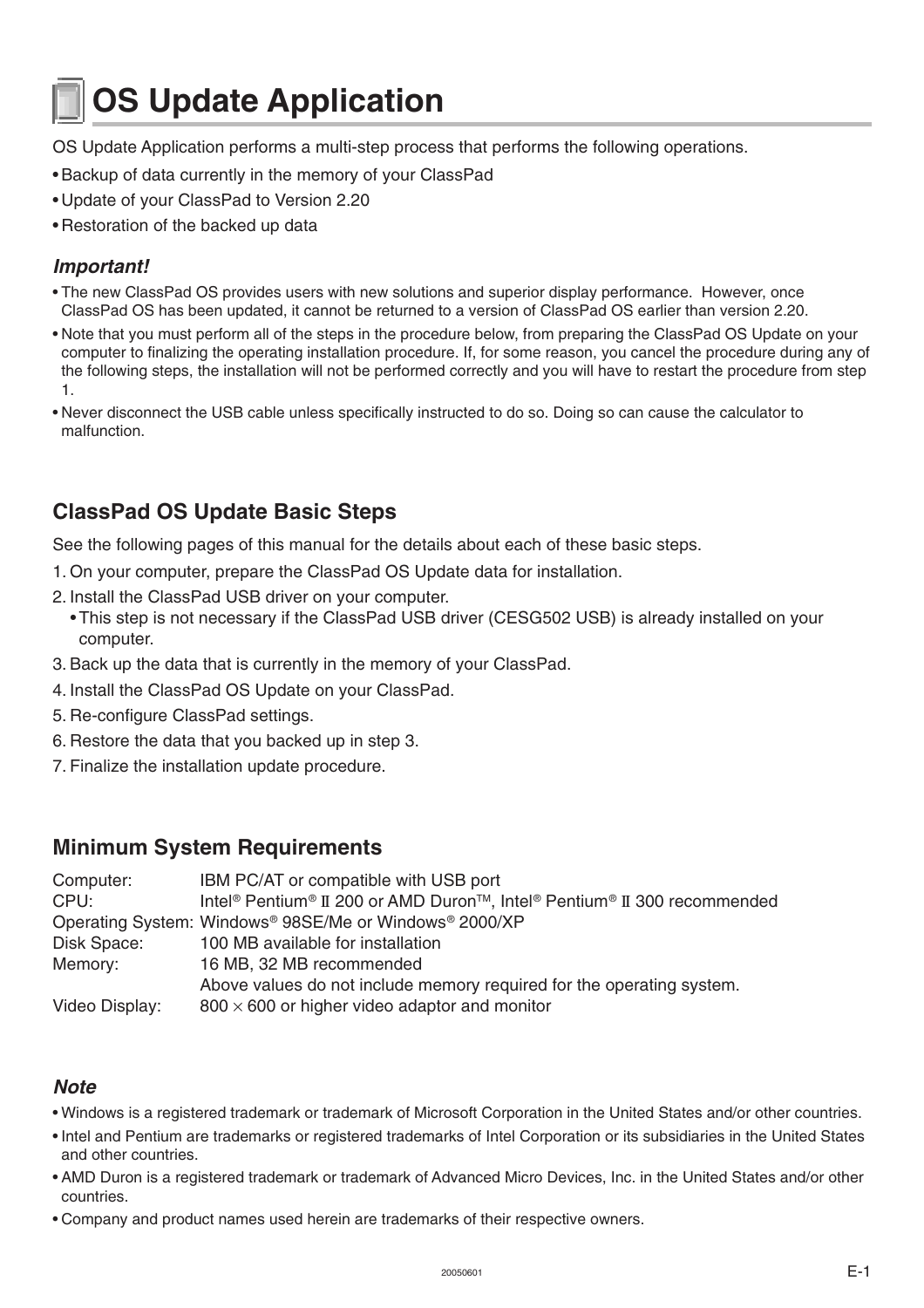# **Contents**

| 3. Back up the data that is currently in the memory of your ClassPad.  E-7 |  |
|----------------------------------------------------------------------------|--|
|                                                                            |  |
|                                                                            |  |
|                                                                            |  |
|                                                                            |  |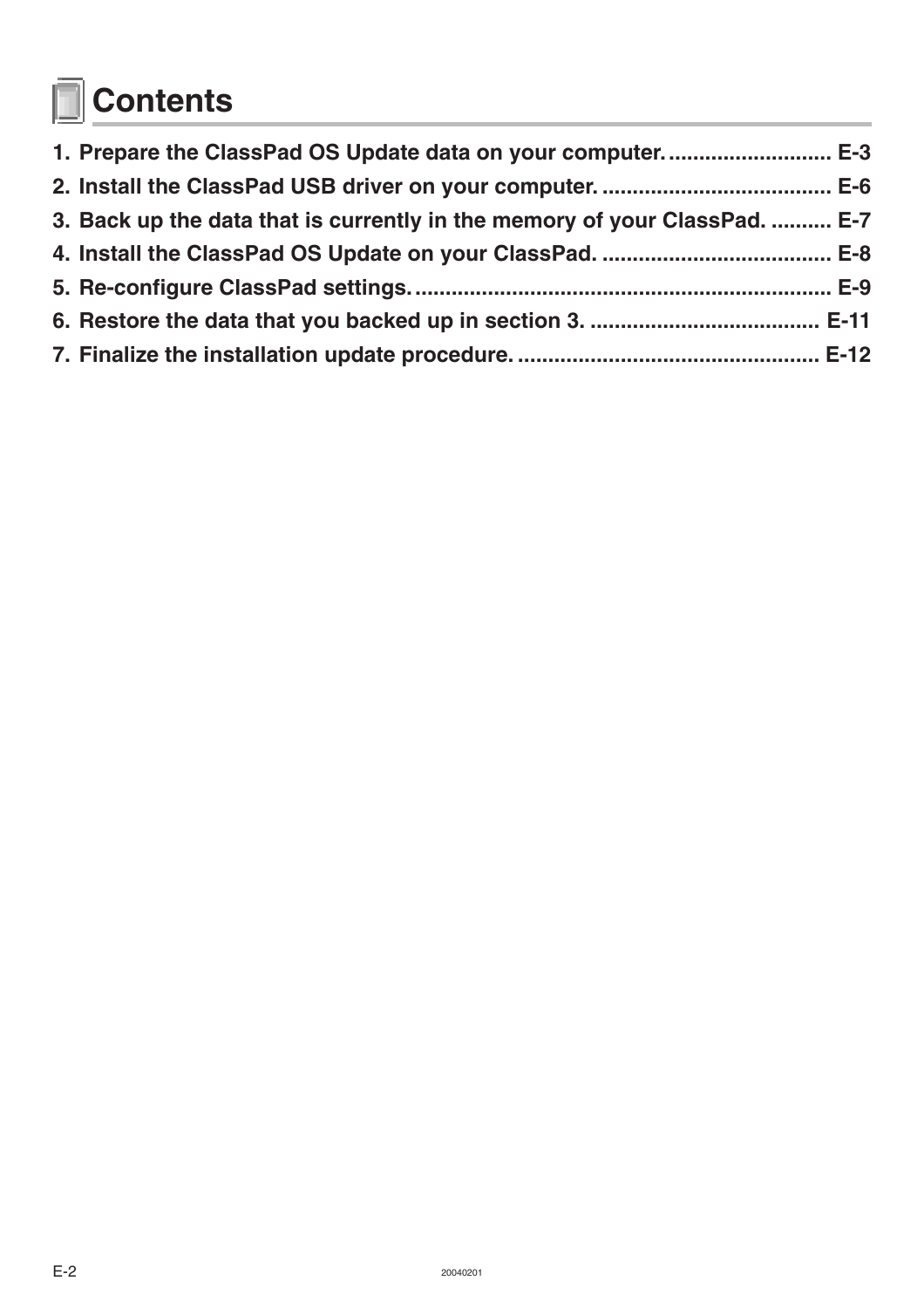#### <span id="page-3-0"></span>**1 Prepare the ClassPad OS Update data on your computer.**

**ClassPad OS Update** 

 $\overline{\mathbf{?}}$ 

- 1. On your computer, double-click "ClassPad 300 OS Ver.02.20.3000 Update" or "ClassPad 300 OS Ver.02.20.3000 Update.exe".
- 2. Click [Yes].



 $Yes$ 

This setup will perform an upgrade of 'ClassPad OS Update'. Do you want to continue?

 $Na$ </u>

 $3.$  Click the [Next] button to advance to the next screen.

| is ClassPad OS Update - InstallShield Wizard                                                                                                                                                                                                                                                                                                                                                                                                                                                                                                                                                       |  |
|----------------------------------------------------------------------------------------------------------------------------------------------------------------------------------------------------------------------------------------------------------------------------------------------------------------------------------------------------------------------------------------------------------------------------------------------------------------------------------------------------------------------------------------------------------------------------------------------------|--|
| <b>License Agreement</b><br>Please read the following license agreement carefully,                                                                                                                                                                                                                                                                                                                                                                                                                                                                                                                 |  |
| This is the License Agreement that you have already read and agreed when you opened<br>this media package. Please read it to reconfirmation. If you haven't read this License<br>Agreement when you opened this media package, and you do not agree to the terms of<br>this Agreement, you may, within 15 days, return the media package and the order items<br>(including written materials, binders or other containers, if any)which the part of this<br>product to the place where you obtained them for a full refund.<br>CASIO COMPUTER CO., LTD.<br>License Agreement and Limited Warranty. |  |
| IMPORTANT, READ CAREFULLY REFORE ACCEPTING                                                                                                                                                                                                                                                                                                                                                                                                                                                                                                                                                         |  |
| I accept the terms in the license agreement                                                                                                                                                                                                                                                                                                                                                                                                                                                                                                                                                        |  |
| I do not accept the terms in the license agreen                                                                                                                                                                                                                                                                                                                                                                                                                                                                                                                                                    |  |
| <b>InstallShield</b>                                                                                                                                                                                                                                                                                                                                                                                                                                                                                                                                                                               |  |
| $<$ Back<br>Cancel<br>Next >                                                                                                                                                                                                                                                                                                                                                                                                                                                                                                                                                                       |  |

 $4$ . Carefully read the terms and conditions of the license agreement.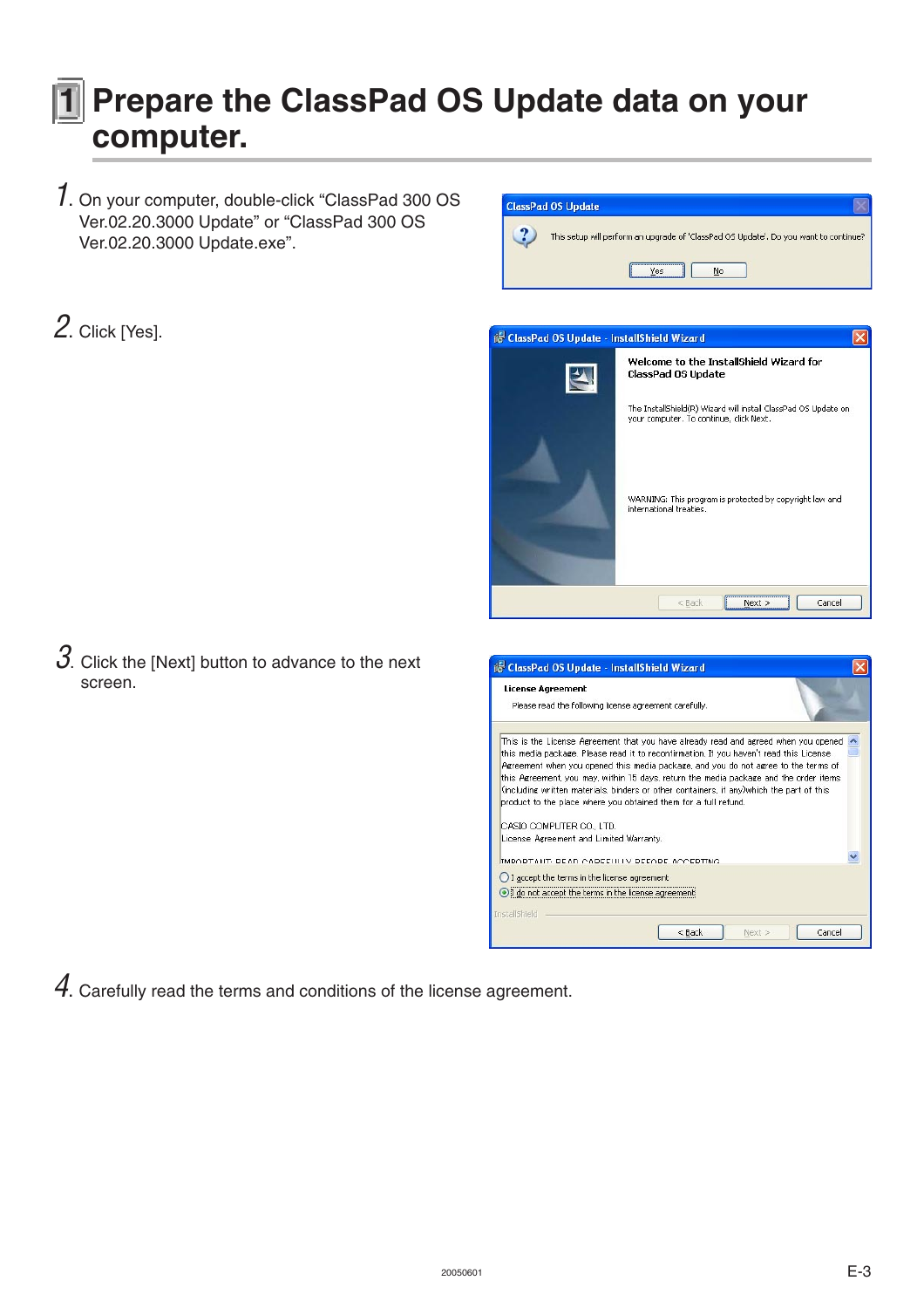- $b$ . If you agree to the terms and conditions of the license agreement, click "I accept the terms...", and then click the [Next] button.
	- •If you do not agree to the terms and conditions of the license agreement, click "I do not accept the terms ..." and then click the [Cancel] button to exit the install procedure.



Carefully read the terms and conditions of the important information.

- $66$ . If you agree to the terms and conditions of the important information, click "I accept the terms …", and then click the [Next] button.
	- •If you do not agree to the terms and conditions of the important information, click "I do not accept the terms …" and then click the [Cancel] button to exit the install procedure.



- 7. Click the [Install] button to advance to the next screen.
	- The dialog box guides you through the operations you need to perform on your ClassPad.



This area guides you through the operations you need to perform on your ClassPad.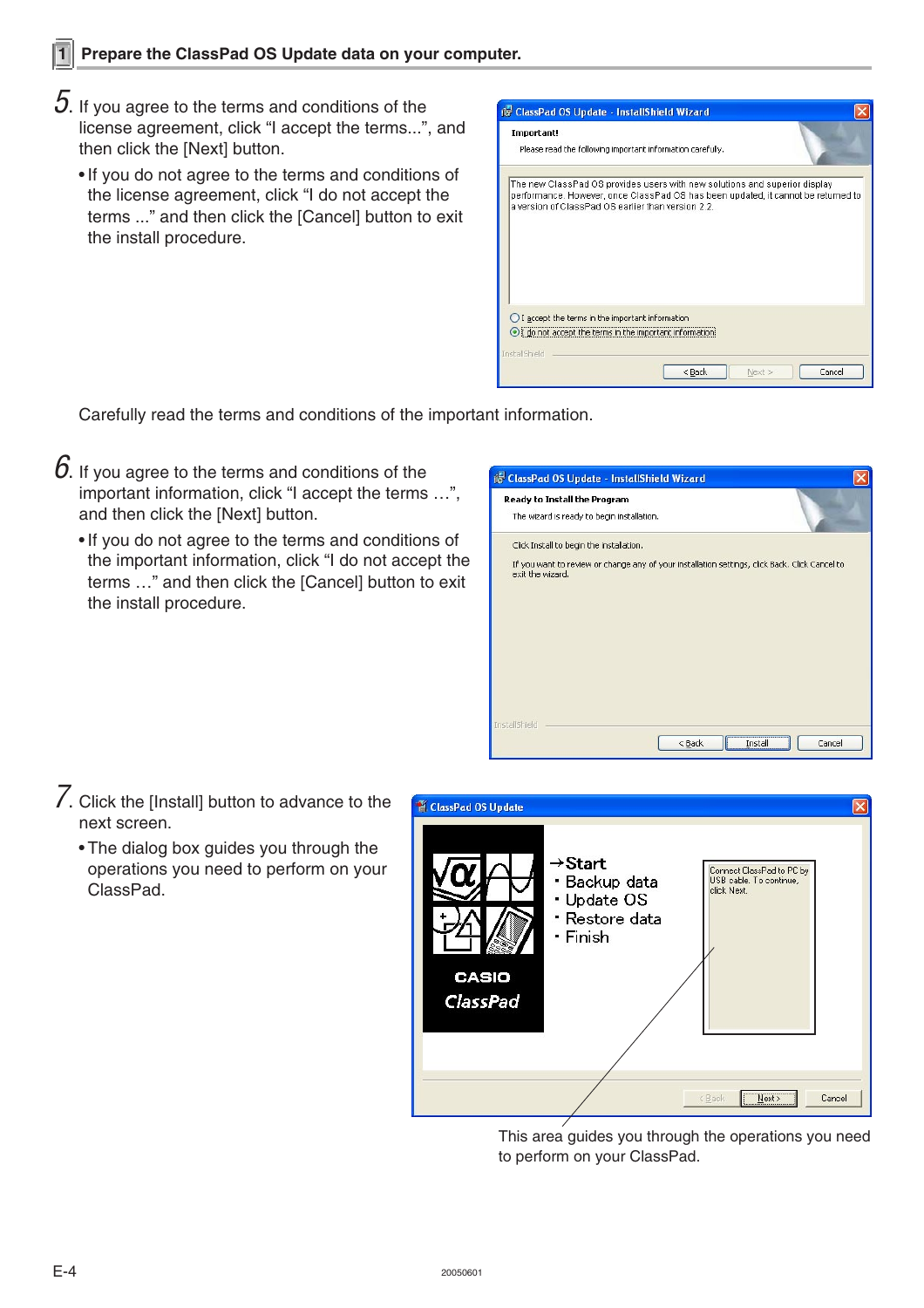$\emph{8}.$  Use the USB cable that comes with your ClassPad to connect to the computer.

#### **Important!**

- Never disconnect the USB cable unless specifically instructed to do so. Doing so can cause the calculator to malfunction.
- $9.$  What you should do next depends on what appears on your computer screen.
	- •If the Found New Hardware Wizard dialog box appears

This means your computer does not have the ClassPad USB driver installed. If this happens, perform the procedure under "2. Install the ClassPad USB driver on your computer" on page E-6.

•If the ClassPad OS Update dialog box appears

Advance to the procedure under "3. Back up the data that is currently in the memory of your ClassPad" on page E-7.

- 10. Click [Next].
- $11.$  Press the ClassPad  $\overline{\text{OMOFF}}$  key to turn it on.
- 12. Scroll down the application menu and then tap  $\mathbb{B}$  to start up the Communication application.



#### $13.$  Tap  $E$ .

•If the Found New Hardware Wizard dialog box appears

This means your computer does not have the ClassPad USB driver installed. If this happens, perform the procedure under "2. Install the ClassPad USB driver on your computer" on page E-6.

•If the ClassPad OS Update dialog box appears

Advance to the procedure under "3. Back up the data that is currently in the memory of your ClassPad" on page E-7.

•If nothing happens, it means that the ClassPad's "Cable Type" setting is something other than "USB cable". Use the procedure under "Configuring Communication Parameters" in the ClassPad 300 (page 15-3-1)/ClassPad 300 PLUS (page 16-3-1) User's Guide to change the "Cable Type" setting to "USB cable". Next, tap the ClassPad  $\boxed{\mathbb{F}^*}$  icon.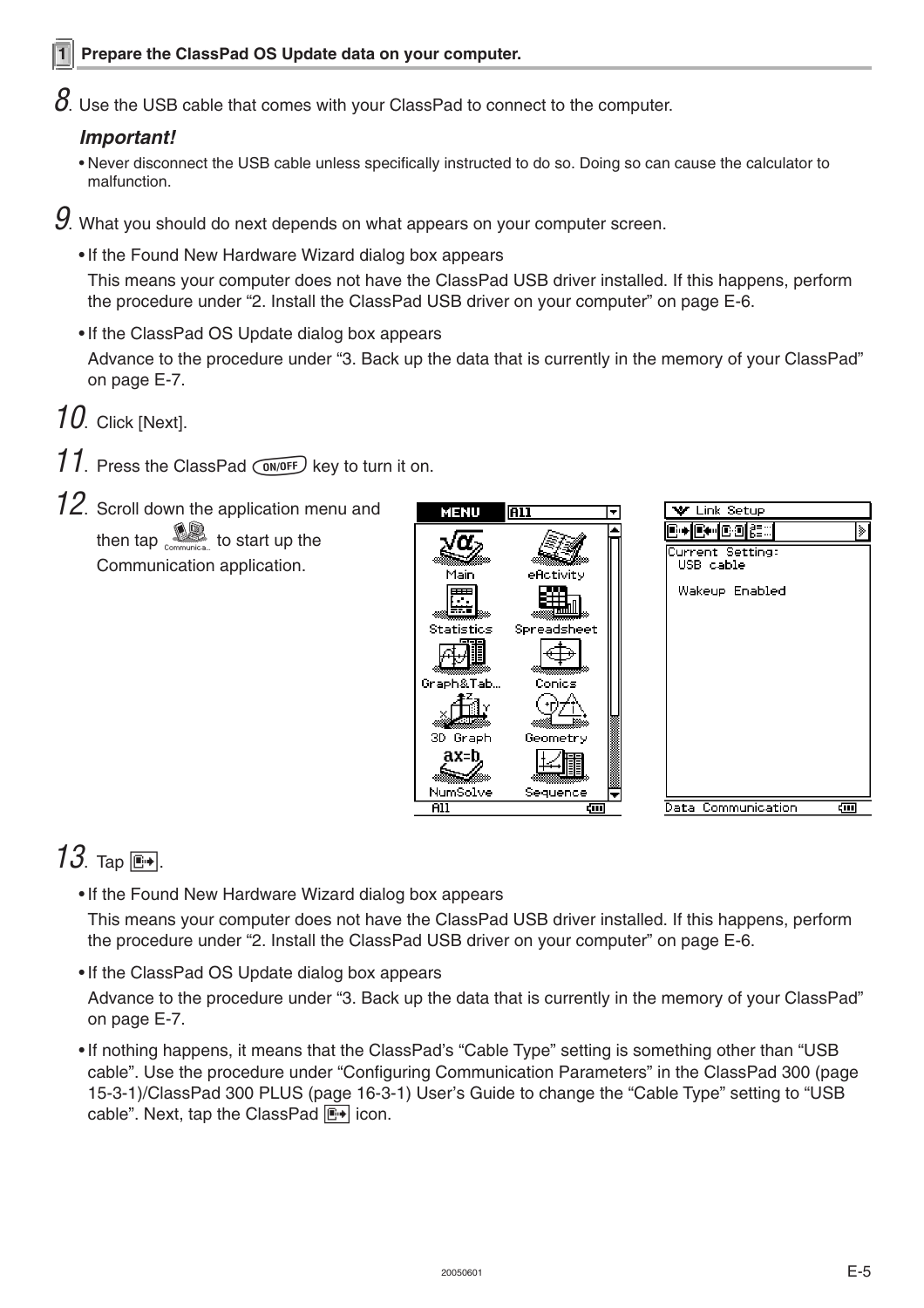<span id="page-6-0"></span>

### **2 Install the ClassPad USB driver on your computer.**

This step is necessary only if the Found New Hardware Wizard dialog box appears when you connected the ClassPad to your computer.



1. Select "Install the software automatically (Recommended)" and then click [Next].

(Windows XP only)



2. Though a message appears to let you know that the software has not passed the "Windows Logo Test", there is no need for concern. Simply click [Continue Anyway] and proceed with installation.

| <b>Found New Hardware Wizard</b> |                                                                                                                           |
|----------------------------------|---------------------------------------------------------------------------------------------------------------------------|
|                                  | Completing the Found New<br><b>Hardware Wizard</b><br>The wizard has finished installing the software for:<br>CESG502 USB |
|                                  | Click Finish to close the wizard.                                                                                         |
|                                  | Cancel<br>< Back<br>Finish                                                                                                |

 $3.$  After installation of the USB driver is complete, click [Finish].

 $4$ . Perform the steps under "3. Back up the data that is currently in the memory of your ClassPad" on page E-7.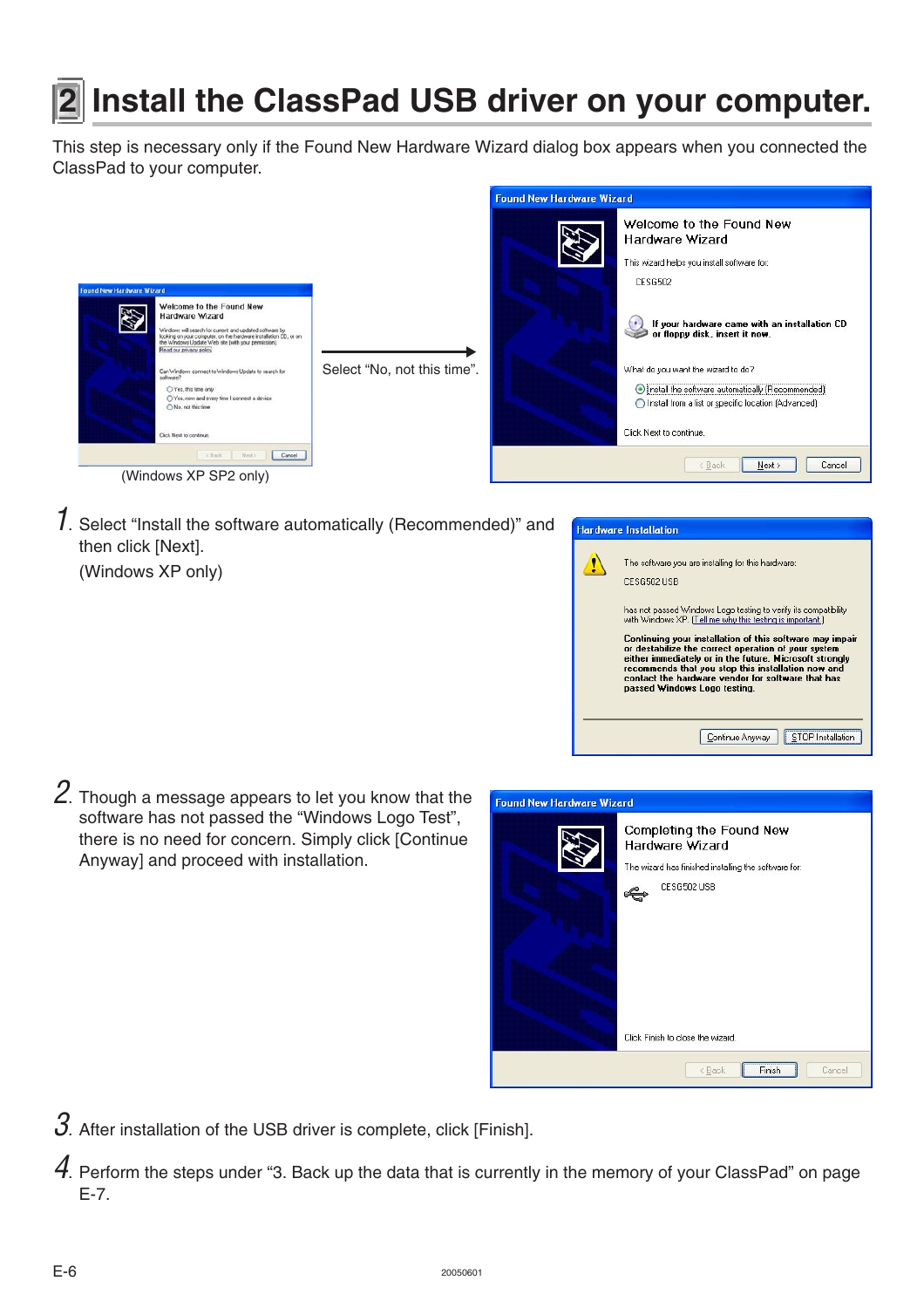### <span id="page-7-0"></span>**3** Back up the data that is currently in the memory **of your ClassPad.**

Data backup starts automatically after you finish performing the steps required up to this point.

• Never disconnect the USB cable unless specifically instructed to do so. Doing so can cause the calculator to malfunction.

| ing Variable                 |  |
|------------------------------|--|
| Copying variable system\ymin |  |
| ster a st                    |  |
| Cancel                       |  |

The screen shown below appears when data backup is complete.

| <sup>14</sup> ClassPad OS Update                                                                                                       | $\mathsf{\overline{x}}$                                                                                                                                                                     | Link Setup<br>v.                                                                                        |
|----------------------------------------------------------------------------------------------------------------------------------------|---------------------------------------------------------------------------------------------------------------------------------------------------------------------------------------------|---------------------------------------------------------------------------------------------------------|
| $\sqrt{\frac{1}{1}}$ Start<br>√Backup data<br>$\rightarrow$ Update OS<br>· Restore data<br>· Finish<br><b>CASIO</b><br><b>ClassPad</b> | <your classpad="" on="" operations=""><br/><b>V Mill</b> Setup<br/>Transmit<br/>Receive<br/><b>Graen Re Add-In</b><br/>Screen Re <b>28 Ustate</b><br/>Curi<br/>ПS<br/>Wakeup Enabled</your> | @• @• @@ &¤ <br>Þ<br>Current Setting:<br>USB cable<br>Wakeup Enabled<br>×<br>Status<br>Complete!<br>OK. |
| Waiting for Connection.                                                                                                                | राग<br><b>Data Communication</b><br>< Back<br>Next ><br>Cancel                                                                                                                              | Data Communication<br>दम्म                                                                              |

Copy

1. On your ClassPad, tap [OK].

2. Next, perform the steps under "4. Install the ClassPad OS Update on your ClassPad" on page E-8.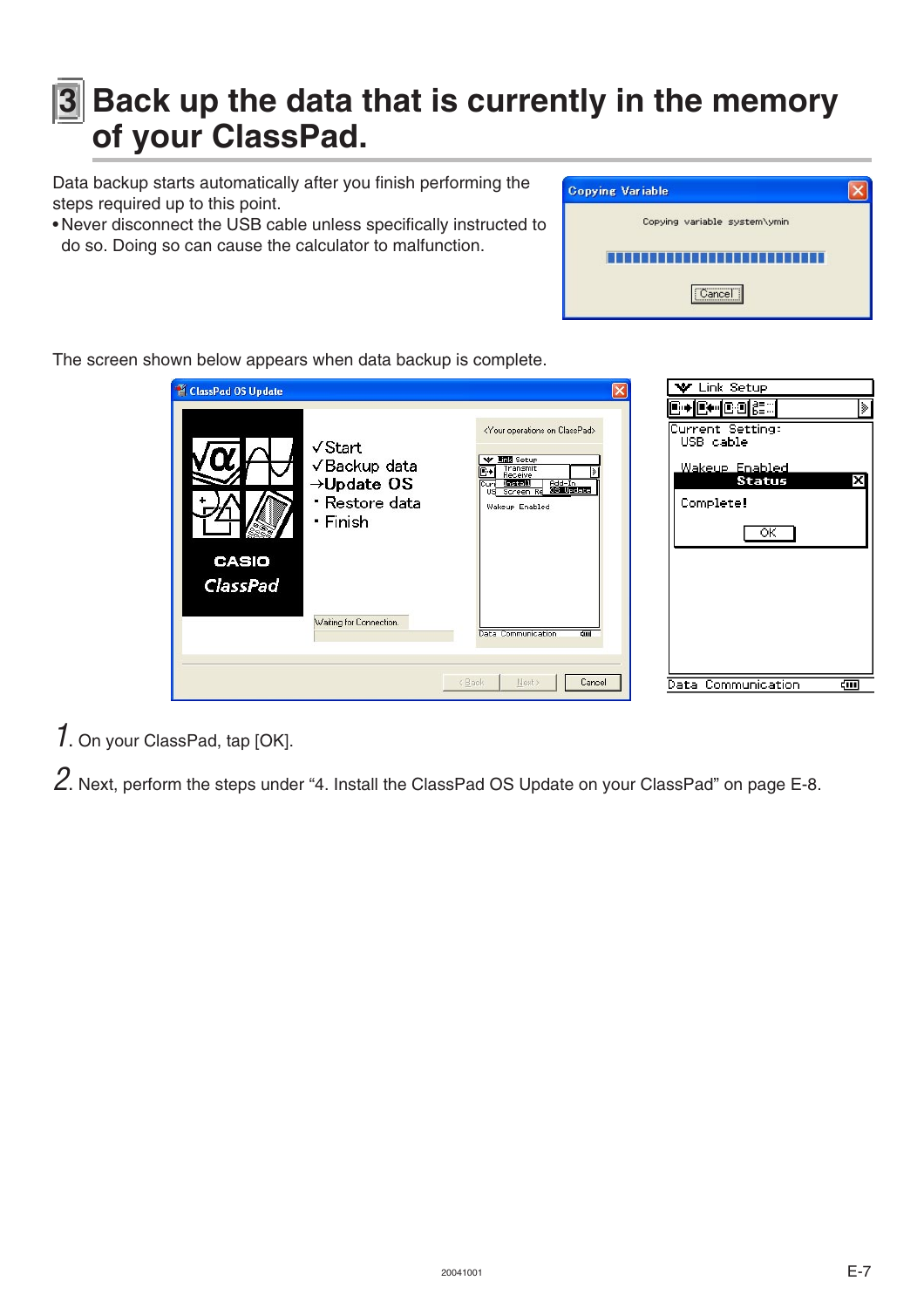### <span id="page-8-0"></span>**4 Install the ClassPad OS Update on your ClassPad.**

Perform the following steps on your ClassPad to update its operating system.

• The dialog box guides you through the operations you need to perform on your ClassPad.

 $1.$  On the [Link] menu, tap [Install] and then [OS Update].

- 2. Tap [OK] to start updating of the operating system.
	- Never disconnect the USB cable unless specifically instructed to do so. Doing so can cause the calculator to malfunction.

 $3.$  Next, perform the steps under "5. Re-configure ClassPad settings" on page E-9.



V Link Setup

| <b>Sink</b> Setup<br>Transmit                                             | والتقارب والمستقبل المستو<br><b>WARNING!</b><br>Χ                                                                             |
|---------------------------------------------------------------------------|-------------------------------------------------------------------------------------------------------------------------------|
| ⋟<br>Receive<br>Install<br>Add-In<br>Curr<br>OS Update<br>บร<br>Screen Rd | OS Update                                                                                                                     |
| Wakeup Enabled                                                            | Operating system will<br>be updated.<br>This operation cannot<br>be canceled.<br>Do you want to<br>ОΚ<br>$ {\tt C}$ ance $1 $ |
| Data Communication<br>द्गात                                               | Data Communication<br>द्राप्त                                                                                                 |
|                                                                           |                                                                                                                               |



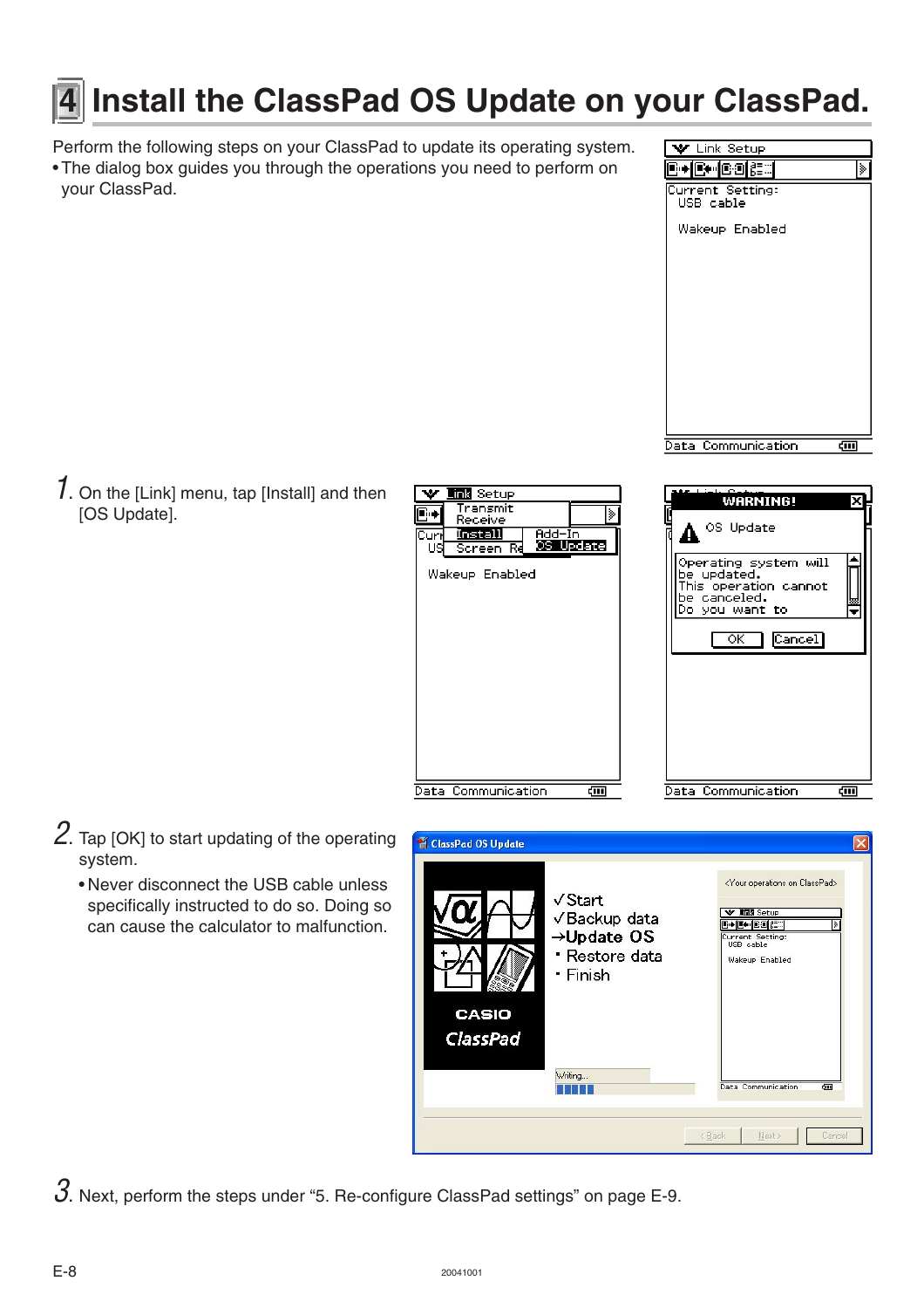### <span id="page-9-0"></span>**5 Re-configure ClassPad settings.**

The screen shown below appears when operating system updating is complete.



After its operating system is updated, your ClassPad should display the Touch Panel Alignment screen.

- The dialog box guides you through the operations you need to perform on your ClassPad.
- $1.$  Tap the center of each of the four cross marks as they appear on the display.
	- •If the Touch Panel Alignment screen does not appear, use the stylus to press the P button on the back of the ClassPad.



Contrast Adjust the contrast of the display. Lighter Darker k  $\frac{1}{2}$ Set 1 **Initial** 

2. On the next screen that appears, tap the  $\blacksquare$  button to make contrast darker, or the  $\blacksquare$  button to make it lighter.

After the contrast setting is the way you want, tap [Set].

• Tapping [Initial] on the Contrast dialog box returns contrast to its initial factory default setting.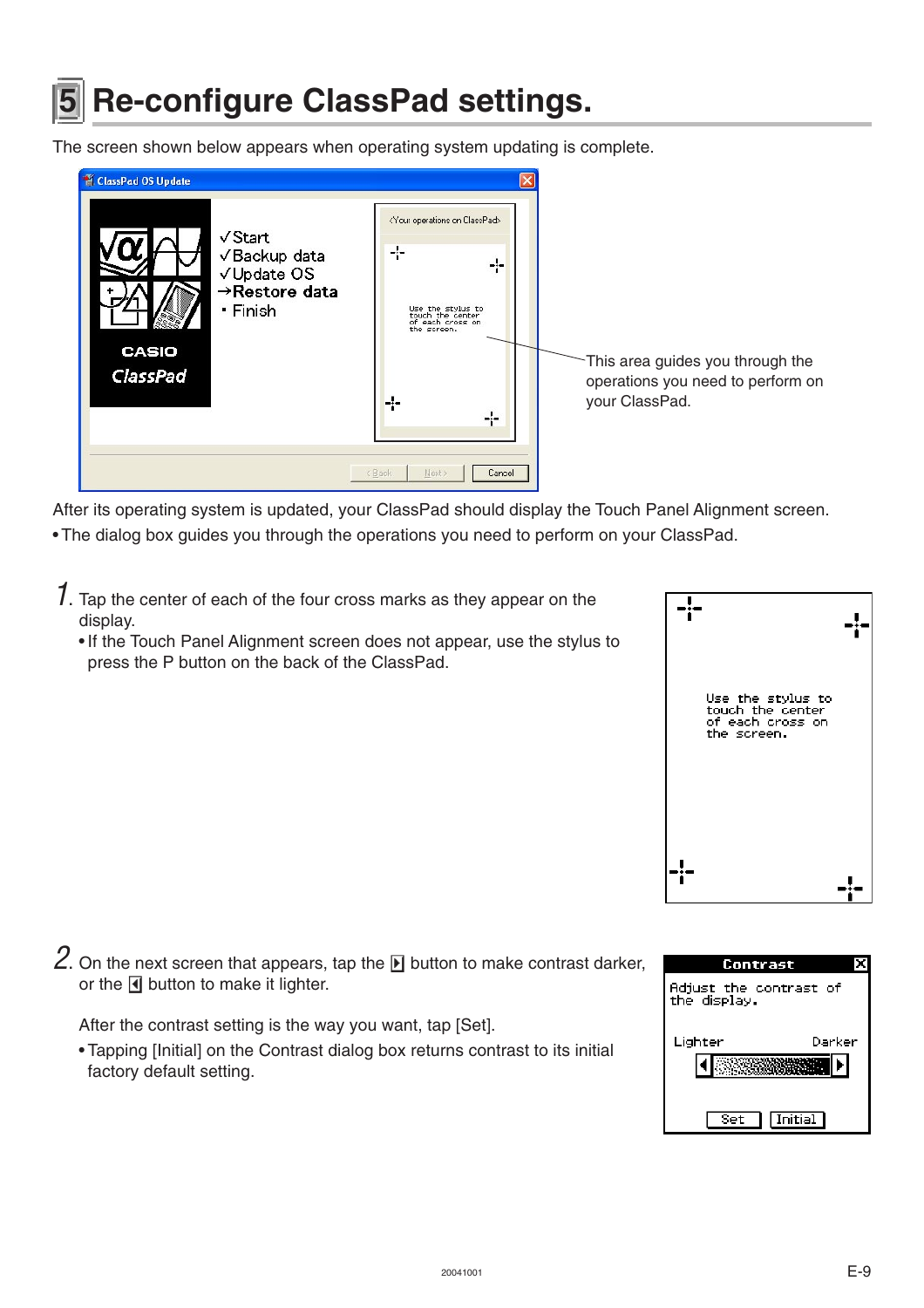- $3$ . On the next screen that appears, tap the language you want to use as the system language, and then tap [Set].
	- Tapping [Cancel] selects English and advances to the next screen.

- $\mathcal{4}$ . On the next screen that appears, tap the key arrangement you want to use, and then tap [Set].
	- Tapping [Cancel] selects QWERTY arrangement and advances to the next screen.
- $5$ . On the next screen that appears, tap the font set you want to use, and then tap [Set].
	- Tapping [Cancel] selects Bolder and finalizes the setup operation.

 $20\%$ . Next, perform the steps under "6. Restore the data that you backed up in section 3" on page E-11.<br>E-10

| Language                    |  |
|-----------------------------|--|
| Set the system<br>language. |  |
| ODeutsch                    |  |
| l0 English                  |  |
| OEspañol                    |  |
| lO Français                 |  |
| OPortuguês                  |  |
|                             |  |
|                             |  |
|                             |  |
| Set<br>lCancel.             |  |

| Keyboard                       |  |
|--------------------------------|--|
| Select the keyboard<br>format. |  |
| ()© QWERTY                     |  |
| OAZERTY                        |  |
| O QWERTZ                       |  |
|                                |  |
| Cancel <br>Set                 |  |

| <b>Font Select</b>         |  |
|----------------------------|--|
| Select your font set.      |  |
| <b>ORegular</b><br>⊗Bolder |  |
|                            |  |
| Cancel <br>$\sim$          |  |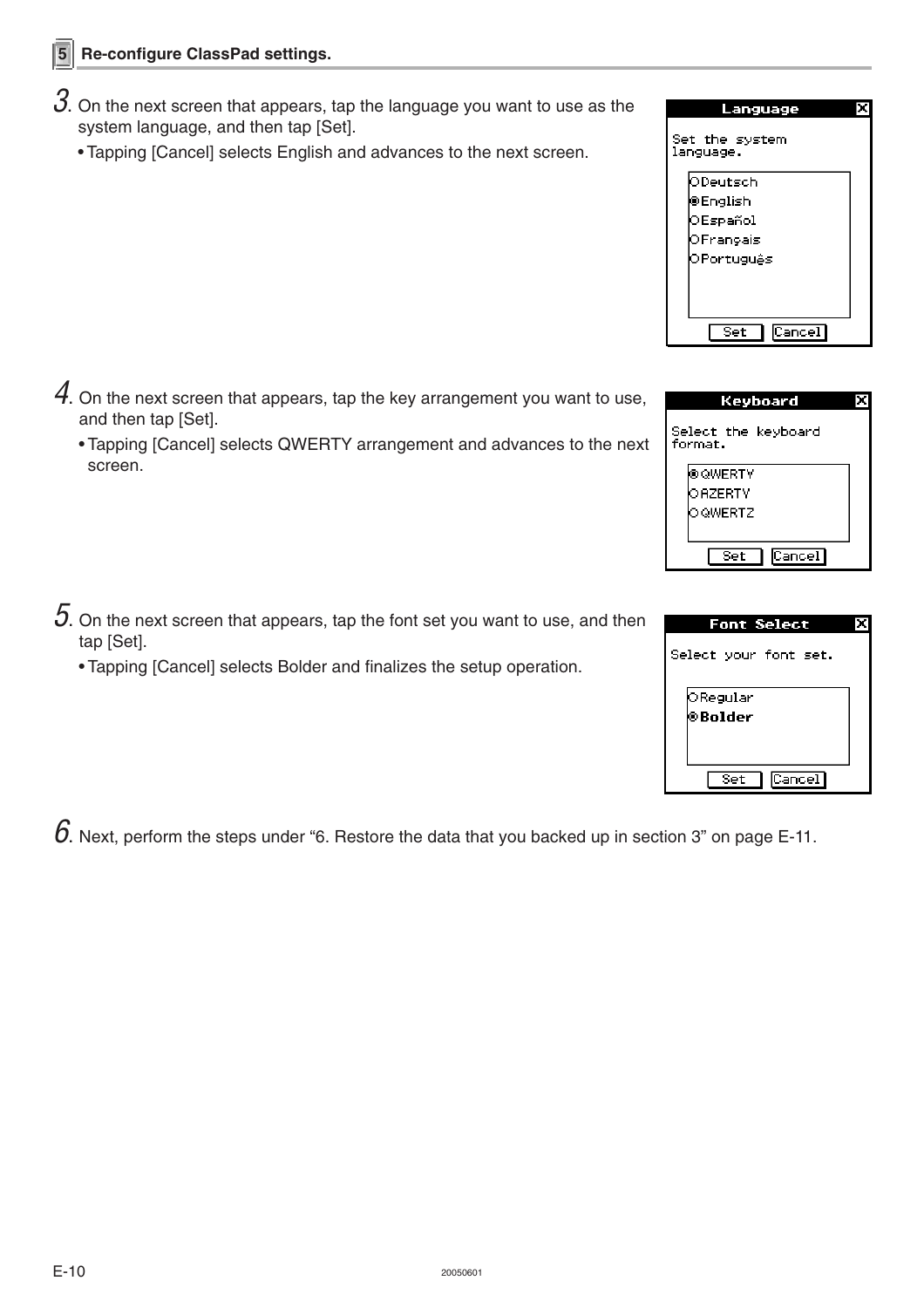### <span id="page-11-0"></span>**6 Restore the data that you backed up in section 3.**

Perform the following steps on your ClassPad to restore data.

• The dialog box guides you through the operations you need to perform on your ClassPad.



1. Scroll down the application menu and then tap  $\mathbb{B}$  to start up the Communication application.

| Link Setup                                                          |       |
|---------------------------------------------------------------------|-------|
| e-eak:<br>$\left[\begin{matrix} 1 & 1 \\ 1 & 1 \end{matrix}\right]$ | ₿     |
| Current Setting:<br>USB cable                                       |       |
| Wakeup Enabled                                                      |       |
|                                                                     |       |
|                                                                     |       |
|                                                                     |       |
|                                                                     |       |
|                                                                     |       |
|                                                                     |       |
|                                                                     |       |
| Communication<br>Data                                               | द्राप |

#### 2. Tap  $\mathbb{F}$ .





3. On your ClassPad, tap [OK].

 $4$ . Next, perform the steps under "7. Finalize the installation update procedure" on page E-12.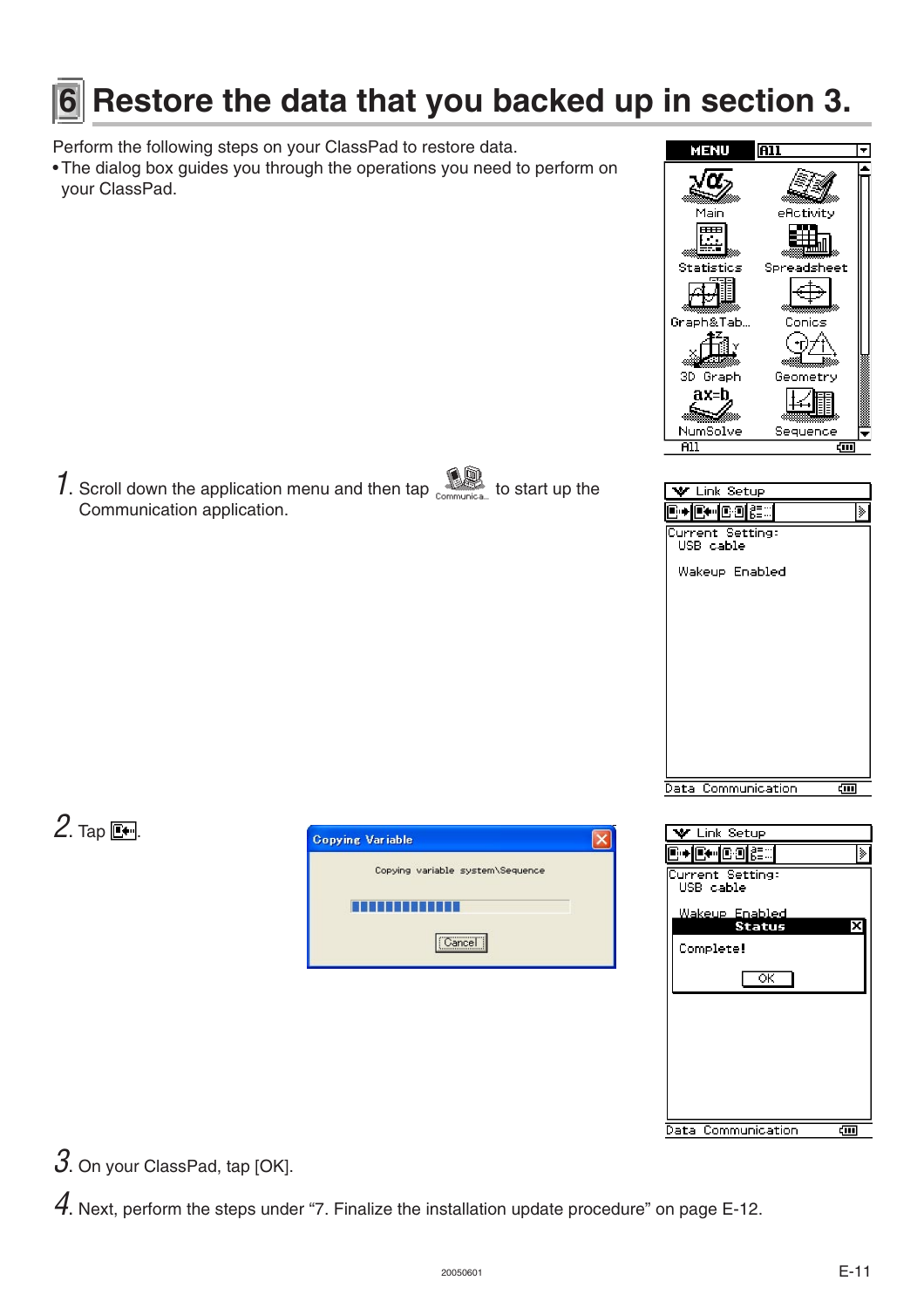<span id="page-12-0"></span>

### **7 Finalize the installation update procedure.**

The screen shown below appears when OS update is complete.



#### 1. Click [Finish].



#### 2. Click [Finish].

 $3.$  Disconnect the ClassPad from your computer.